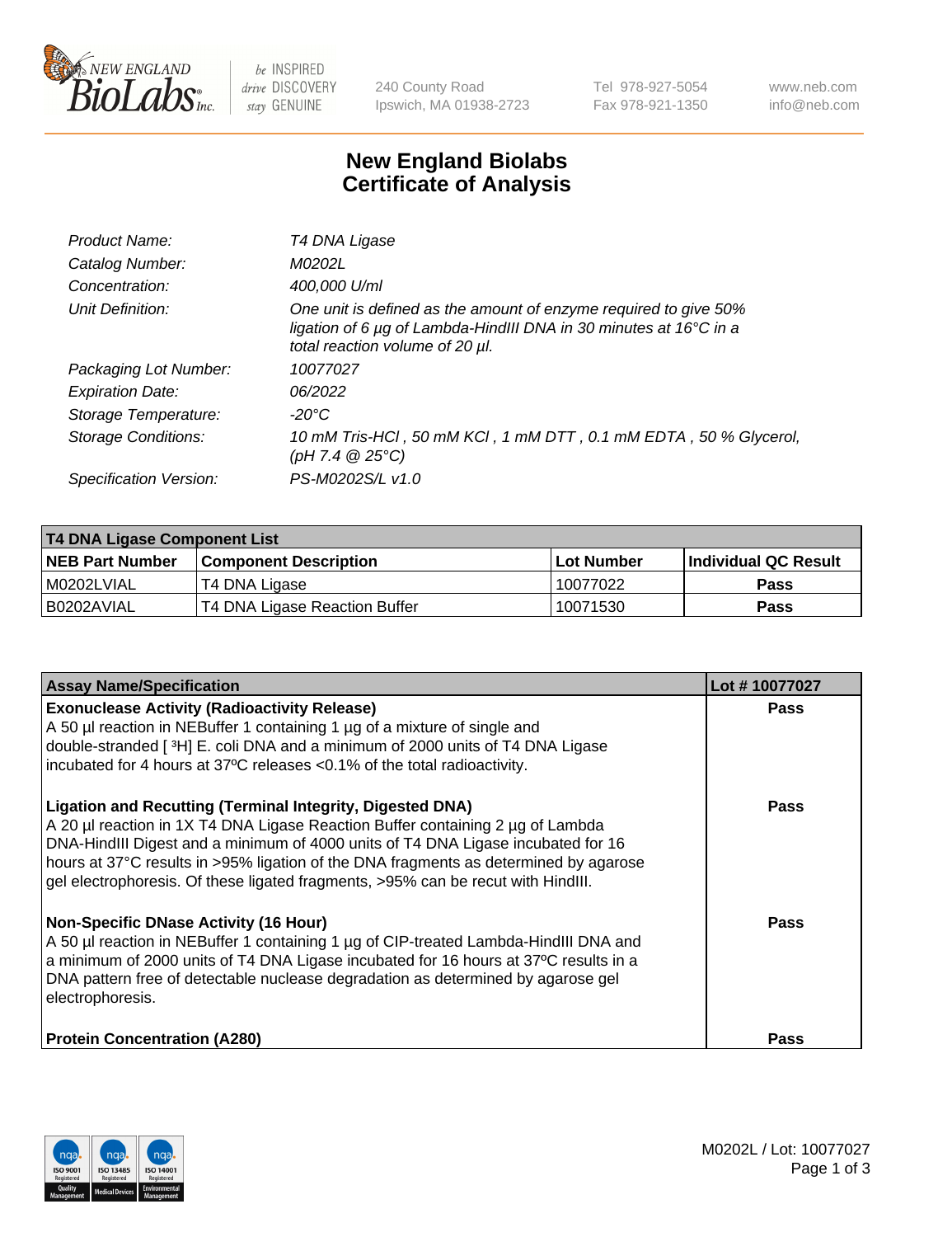

be INSPIRED drive DISCOVERY stay GENUINE

240 County Road Ipswich, MA 01938-2723 Tel 978-927-5054 Fax 978-921-1350

www.neb.com info@neb.com

| <b>Assay Name/Specification</b>                                                                                                                                                                                                                                                                                                                                                                             | Lot #10077027 |
|-------------------------------------------------------------------------------------------------------------------------------------------------------------------------------------------------------------------------------------------------------------------------------------------------------------------------------------------------------------------------------------------------------------|---------------|
| The concentration of T4 DNA Ligase is 0.4 mg/ml +/- 10% as determined by UV<br>absorption at 280 nm. Protein concentration is determined by the Pace method using<br>the extinction coefficient of 57,675 and molecular weight of 55,292 daltons for T4<br>DNA Ligase (Pace, C.N. et al. (1995) Protein Sci., 4, 2411-2423).                                                                                |               |
| <b>Protein Purity Assay (SDS-PAGE)</b><br>T4 DNA Ligase is ≥ 95% pure as determined by SDS-PAGE analysis using Coomassie Blue<br>detection.                                                                                                                                                                                                                                                                 | <b>Pass</b>   |
| qPCR DNA Contamination (E. coli Genomic)<br>A minimum of 2000 units of T4 DNA Ligase is screened for the presence of E. coli<br>genomic DNA using SYBR® Green qPCR with primers specific for the E. coli 16S rRNA<br>locus. Results are quantified using a standard curve generated from purified E. coli<br>genomic DNA. The measured level of E. coli genomic DNA contamination is ≤ 1 E. coli<br>genome. | Pass          |
| <b>RNase Activity (Extended Digestion)</b><br>A 10 µl reaction in NEBuffer 4 containing 40 ng of a 300 base single-stranded RNA<br>and a minimum of 1 µl of T4 DNA Ligase is incubated at 37°C. After incubation for 16<br>hours, >90% of the substrate RNA remains intact as determined by gel electrophoresis<br>using fluorescent detection.                                                             | Pass          |
| <b>Single Stranded DNase Activity (FAM-Labeled Oligo)</b><br>A 50 µl reaction in CutSmart® Buffer containing a 20 nM solution of a fluorescent<br>internal labeled oligonucleotide and a minimum of 10,000 units of T4 DNA Ligase<br>incubated for 16 hours at 37°C yields <5% degradation as determined by capillary<br>electrophoresis.                                                                   | <b>Pass</b>   |
| <b>DNase Activity (Labeled Oligo, 3' extension)</b><br>A 50 µl reaction in CutSmart® Buffer containing a 20 nM solution of a fluorescent<br>labeled double-stranded oligonucleotide containing a 3' extension and a minimum of<br>10,000 units of T4 DNA Ligase incubated for 16 hours at 37°C yields <5% degradation<br>as determined by capillary electrophoresis.                                        | Pass          |
| <b>DNase Activity (Labeled Oligo, 5' extension)</b><br>A 50 µl reaction in CutSmart® Buffer containing a 20 nM solution of a fluorescent<br>labeled double-stranded oligonucleotide containing a 5' extension and a minimum of<br>10,000 units of T4 DNA Ligase incubated for 16 hours at 37°C yields <5% degradation<br>as determined by capillary electrophoresis.                                        | Pass          |
| Double Stranded DNase Activity (Labeled Oligo)<br>A 50 µl reaction in CutSmart® Buffer containing a 20 nM solution of a fluorescent<br>labeled double-stranded oligonucleotide containing a blunt end and a minimum of                                                                                                                                                                                      | Pass          |